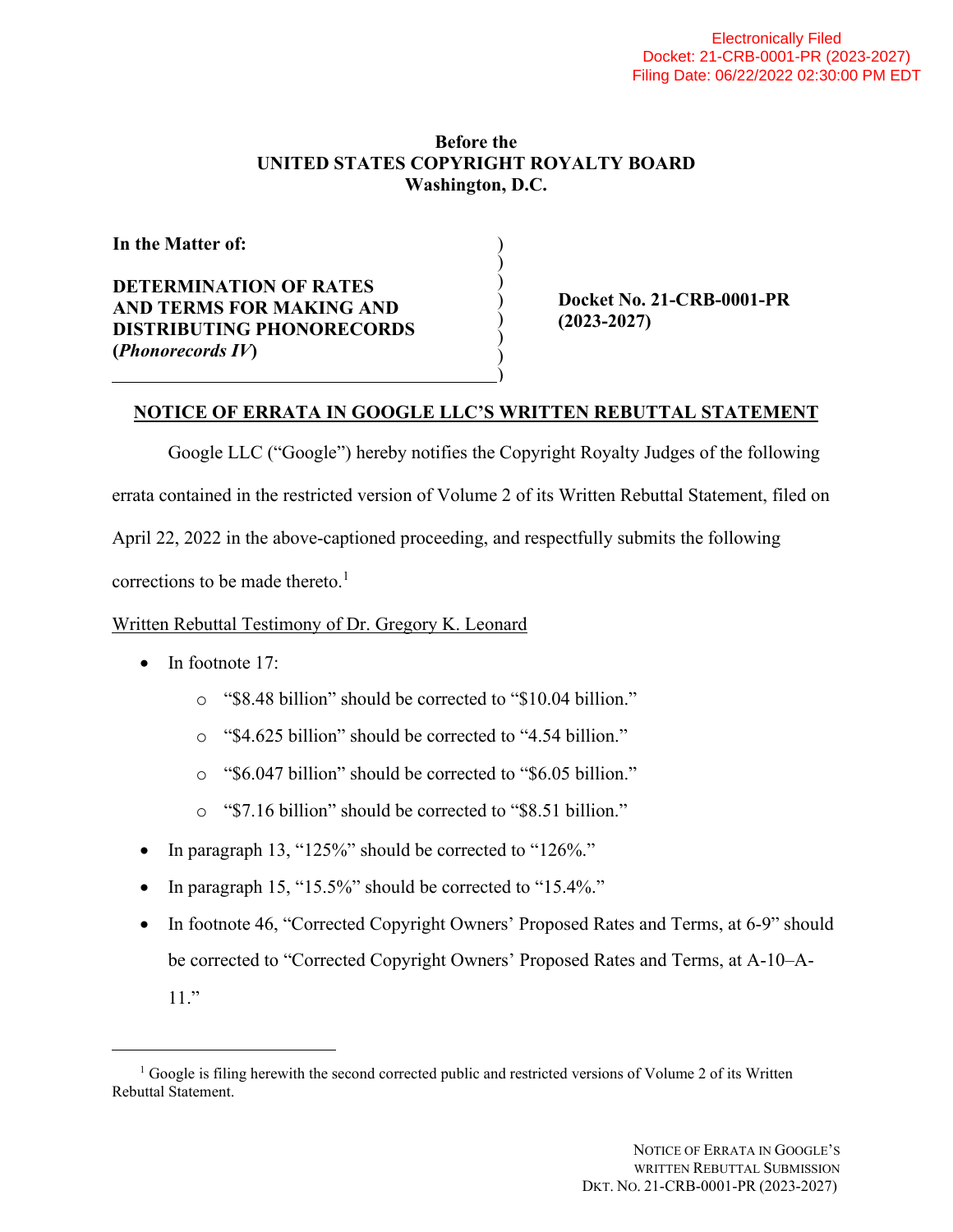- In footnote 47, "Corrected Copyright Owners' Proposed Rates and Terms, at 27" should be corrected to "Corrected Copyright Owners' Proposed Rates and Terms, at B-19."
- In paragraph 28, "PDD prices increased from \$0.99 to \$1.09" should be corrected to "PDD prices increased from \$0.99 to \$1.08."
- In footnote 104, "*Id.* at 59462-63" should be corrected to "81 Fed. Reg. at 26364, 26373."
- In footnote 135, "Dr. Gregory K. Leonard,Phonorecords III (Remand)" should be corrected to "Dr. Gregory K. Leonard, Phonorecords III (Remand)."
- In footnote 194, "*see* fn. 151" should be corrected to "*see* fn. 193."
- In footnote 204, "Watt WDT ¶ 71" should be corrected to "Watt WDT ¶70."
- $\bullet$  In paragraph 105, the quotation marks should be deleted from the sentence, "[h]e claims that the 'streaming companies are better positioned to handle risk' than the songwriters."
- In footnote 219, "Spulber WDT  $\P$  20" should be corrected to "Spulber WDT  $\P$   $\P$  20-22."
- In footnote 220, a citation of "Watt WDT ¶ 117" should be added at the end of the sentence, "The parameter 'q' relates to the extent to which services have non-music revenues that are driven by the existence of the music service."
- In footnote 240, a citation of "Watt WDT  $\P$  69, Appendix D" should be added at the end of the sentence, "Dr. Watt's "preferred" value of  $\alpha$  is 0.9 and his sensitivities go only as low as 0.7."
- In paragraph 152, "\$753 million" should be corrected to "\$633 million."
- In footnote 256, "Watt WDT  $\P$  208-210" should be corrected to "Watt WDT  $\P$  208-210, Table 10."
- In footnote 261, "Watt WDT ¶16" should be corrected to "Watt WDT ¶¶16-17."
- In Appendix B, "ASCAP Annual Reports (2010-2016)" and "BMI annual reports (2010-2015)" should be added as documents relied upon.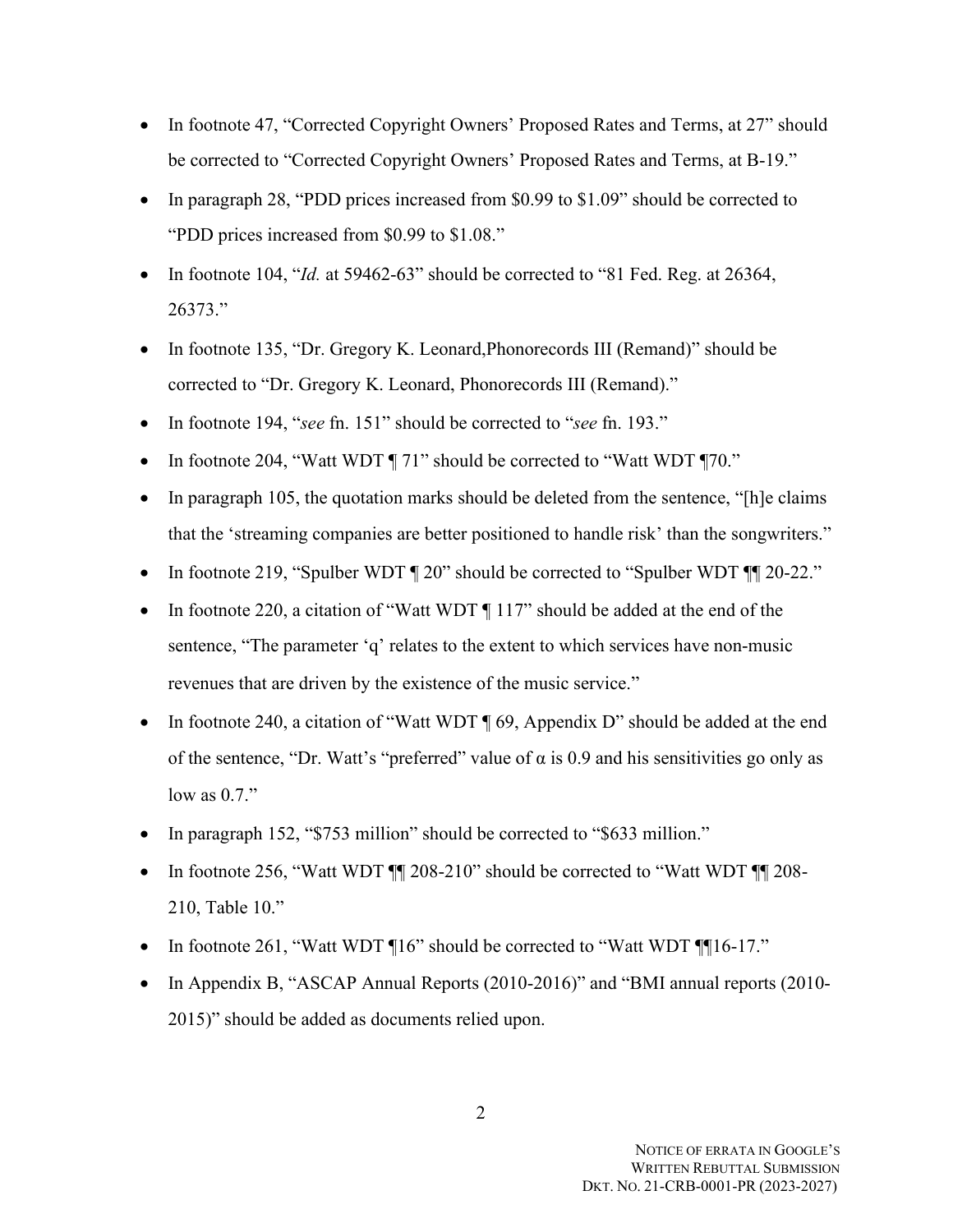Respectfully submitted,

*/s/ Victor Jih* 

Gary R. Greenstein (DC Bar No. 455549) WILSON SONSINI GOODRICH & ROSATI 1700 K Street, N.W., 5th Floor Washington, DC 20006 Tel. (202) 973-8849 Fax: (202) 973-8899 ggreenstein@wsgr.com

Victor Jih (Cal. Bar No. 186515) Lisa D. Zang (Cal. Bar No. 294493) Ryan Benyamin (Cal. Bar No. 322594) WILSON SONSINI GOODRICH & ROSATI 633 West Fifth Street, Suite 1550 Los Angeles, CA 90071-2027 Tel.: (323) 210-2900 Fax: (866) 974-7329 vjih@wsgr.com lzang@wsgr.com rbenyamin@wsgr.com

Maura L. Rees (Cal. Bar No. 191698) WILSON SONSINI GOODRICH & ROSATI 650 Page Mill Road Palo Alto, CA 94304-1050 Tel.: (650) 493-9300 Fax: (866) 974-7329 mrees@wsgr.com

Jeremy Auster (NY Bar No. 5539101) WILSON SONSINI GOODRICH & ROSATI 1301 Avenue of the Americas 40th Floor New York, NY 10019-6022 Tel.: (212) 999-5800 Fax: (212) 999-5899 jauster@wsgr.com

*Attorneys for Google LLC*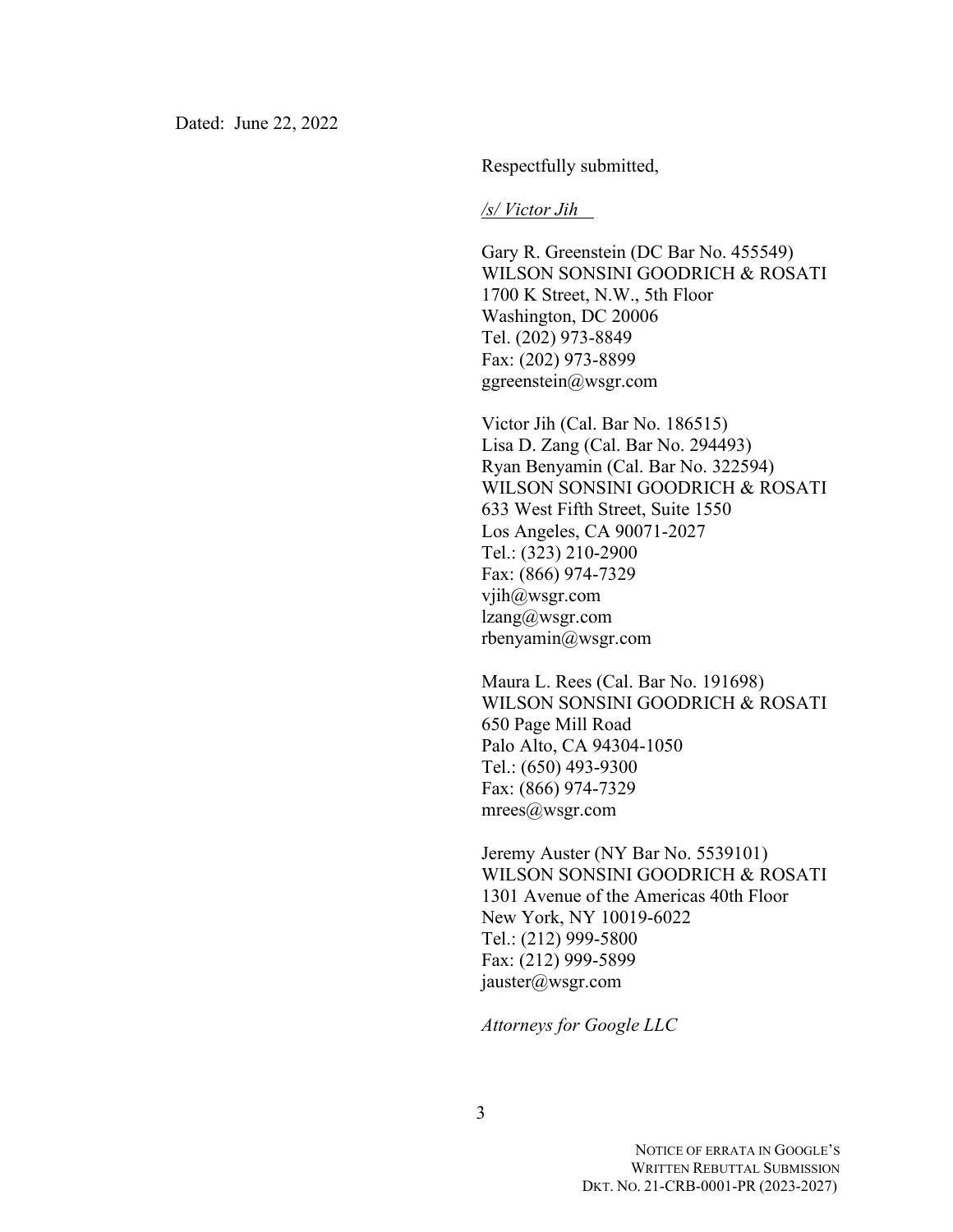## Proof of Delivery

 I hereby certify that on Wednesday, June 22, 2022, I provided a true and correct copy of the Notice of Errata in Google LLC's Written Rebuttal Statement to the following:

Zisk, Brian, represented by Brian Zisk, served via E-Service at brianzisk@gmail.com

 Warner Music Group Corp., represented by Steven R. Englund, served via E-Service at senglund@jenner.com

 Sony Music Entertainment, represented by Steven R. Englund, served via E-Service at senglund@jenner.com

 Spotify USA Inc., represented by Joseph Wetzel, served via E-Service at joe.wetzel@lw.com

 Powell, David, represented by David Powell, served via E-Service at davidpowell008@yahoo.com

 Pandora Media, LLC, represented by Benjamin E. Marks, served via E-Service at benjamin.marks@weil.com

 Copyright Owners, represented by Benjamin K Semel, served via E-Service at Bsemel@pryorcashman.com

 UMG Recordings, Inc., represented by Steven R. Englund, served via E-Service at senglund@jenner.com

 Joint Record Company Participants, represented by Susan Chertkof, served via E-Service at susan.chertkof@riaa.com

 Johnson, George, represented by George D Johnson, served via E-Service at george@georgejohnson.com

 Amazon.com Services LLC, represented by Joshua D Branson, served via E-Service at jbranson@kellogghansen.com

Apple Inc., represented by Mary C Mazzello, served via E-Service at